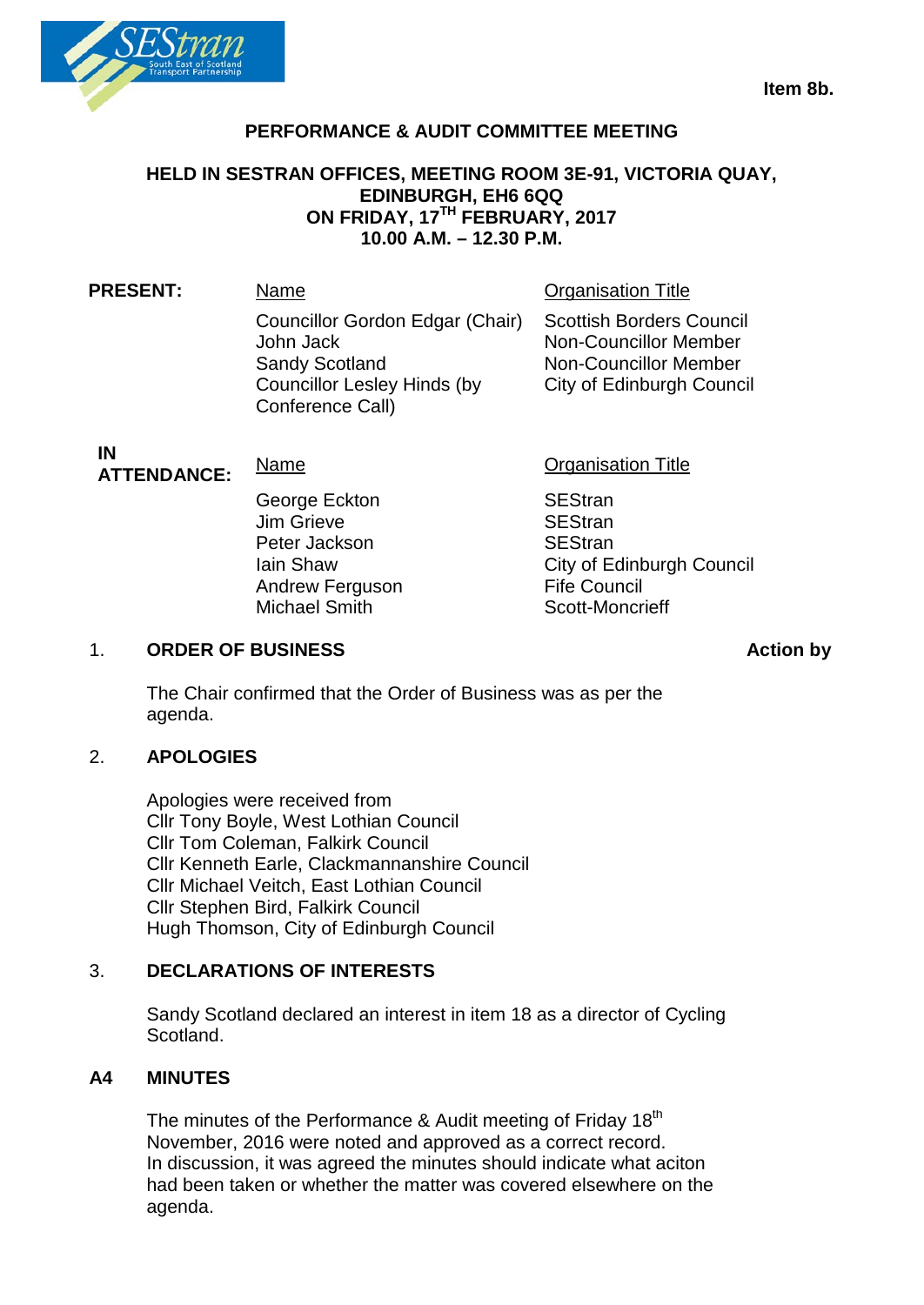## **A5 MODEL 3 SESTRAN CONSULTATION UPDATE**

The Committee considered a report by George Eckton, Partnership Director and Andrew Ferguson, Secretary updating the Committee on the progress with "Model 3" consultation initiated by the Board in December, 2016

## **Decision**

The Committee noted the report.

# **A6 AUDIT REPORTS**

## **(a) External Audit – Introduction**

The Committee welcomed Michael Smith, Scott-Moncrieff, to his first SEStran meeting.

## **(b) External Audit – Audit Plan 2016/17**

The Committee expressed concern of the net increase in fees.

## **Decision**

The Committee delegated to the Partnerhisp Director in consultation with the Chair to negotiate the proposed fee level with Scott-Moncrieff and Audit Scotland, subsequently reporting back to the Committee.

**(c) Internal Audit – Annual Audit Report –** the Committee considered a report by Hugh Thomson Principal Audit Manager setting out the internal audit work undertaken by Internal Audit for the Financial Year 2016/17.

## **Decision**

The Committee noted the report.

## **A7 FINANCE REPORTS**

The Committee considered a report by Hugh Dunn, Treasurer reviewing the proposed revenue budget for 2017/18, together with the share of net expenses to be paid by each constituent Council.

## **Decision/**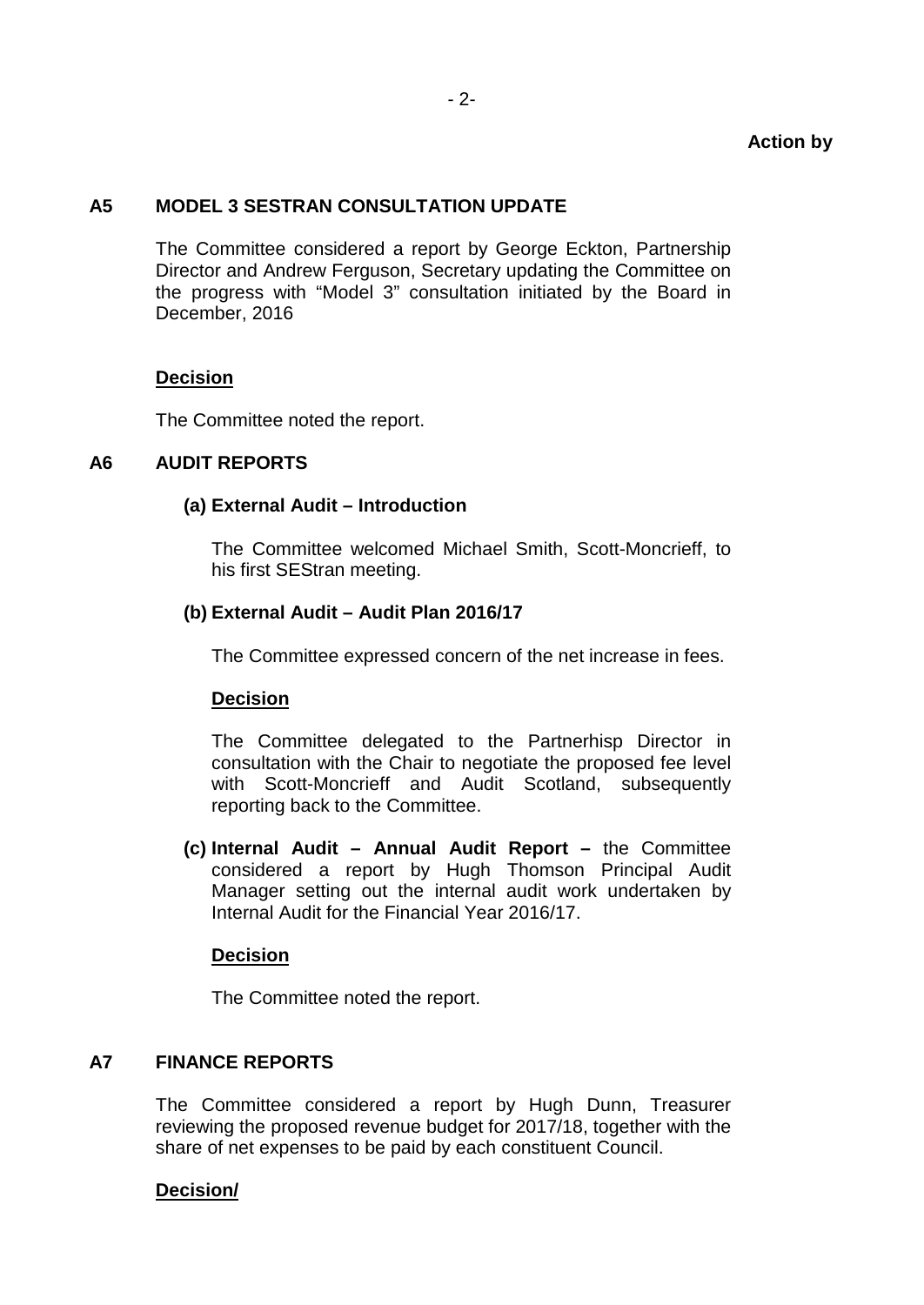The Committee:-

- (1) Noted the proposed revenue budget for 2017/18;
- (2) Noted that the Board would be asked to approve the following recommendations at its meeting on 2<sup>nd</sup> March, 2017:
	- (a) Approve the proposed core revenue and revenue porjects budget for 2017/18, as detailed in appendices 1 and 2, and agree that authorisation is given to requisition the individual constituent authorities for amounts as follows:

| Clackmannanshire        | £6,256   |
|-------------------------|----------|
| East Lothian            | £12,553  |
| Edinburgh               | £60,763  |
| <b>Falkirk</b>          | £19,303  |
| Fife                    | £44,838  |
| Midlothian              | £10,645  |
| <b>Scottish Borders</b> | £13,891  |
| West Lothian            | £21,751  |
|                         |          |
| Total                   | £190,000 |

- (b) Note that the financial planning for 2018/19 will be
- developed for consideration in Autumn 2017; (c) Note that the proposed budget is subject to a number of risks and that all income and expenditure of the Board will continue to be monitored closely with updates reported at each Partnership Board.
- (b) **Annual Treasury Strategy –** the Committee considered a report by Hugh Dunn, Treasurer proposing the Investment Strategy for 2017/18

## **Decision**

It was recommended that the Committee refer the Strategy to the Partnership Board.

## **A8 CONSULTATION ON PROPOSED CHANGES TO COUNCILLORS' CODE OF CONDUCT**

The Committee considered a report by Andrew Ferguson, Secretary outlining proposed changes to the Councillor's Code of Conduct.

## **Decision/**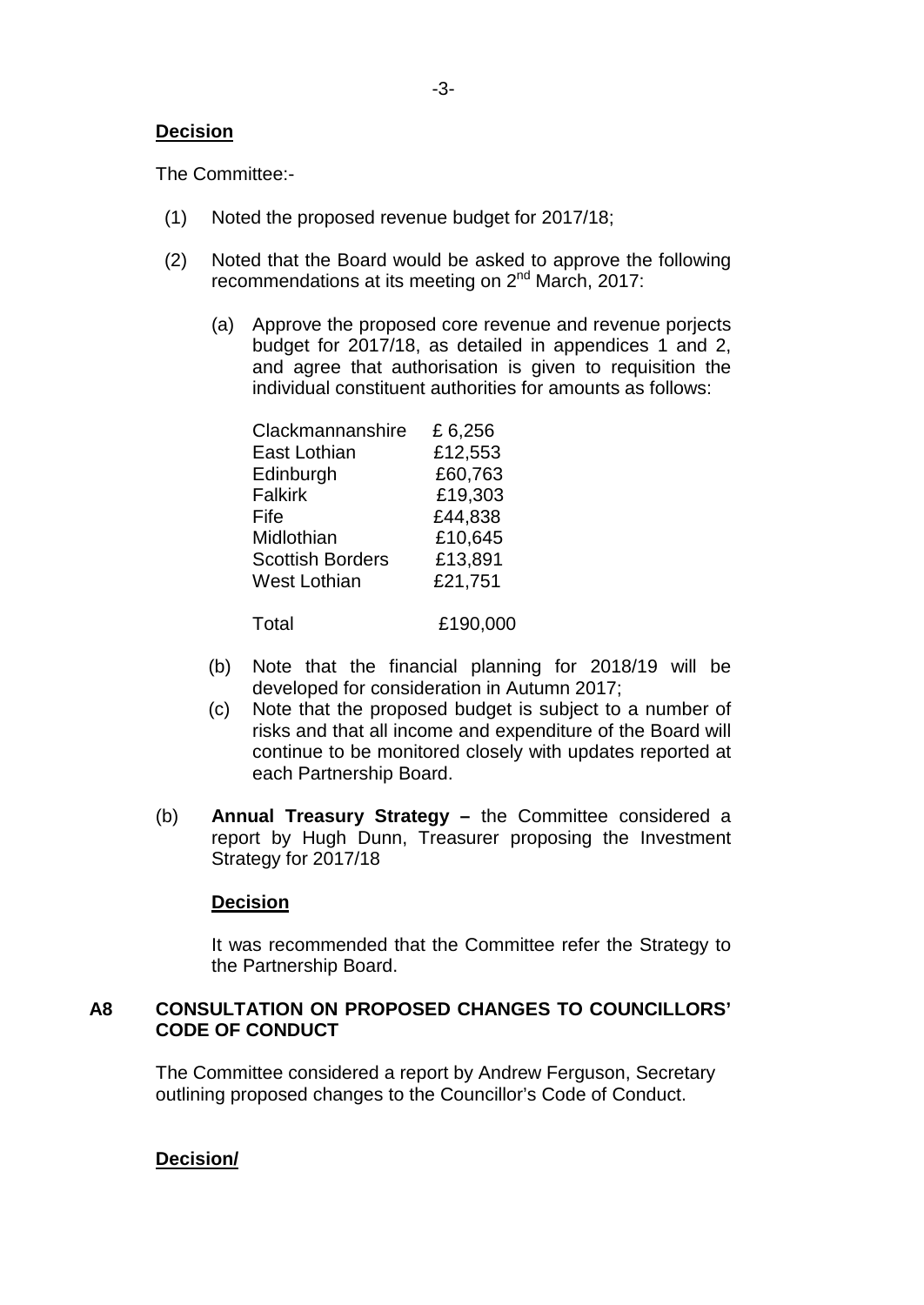- (i) noted the subject matter of the consultation; and
- (ii) Agreed recommendation to the Board a response on the lines set out at 2.3, namely that the introduction of a specific exclusion to cover councillors who were members of RTPS and were involved in planning decision making in their own councils was to be welcomed; and that SEStran offered no opinion on whether the exclusion should be widened to other public bodies.

## **A9**. **RECORDS MANAGEMENT**

The Committee considered a report by Angela Chambers, Business Manager, providing the Committee with an update on the progress on SEStran's Records Management Plan and IT upgrades.

## **Decision**

The Committee noted the contents of the report.

## **A10 PLACES, PEOPLE AND PLANNING CONSULTATION**

The Committee considered a report by George Eckton, Partnership Director summarising the key issues of emerging from the recently published Scottish Government's publication "Places, people and Planning: A consultation on the future of the Scottish planning system", seeking to start the process of collating a SEStran response by the deadline of  $4<sup>th</sup>$  April, 2017.

## **Decision**

The Committee noted the terms of the report, and noted that a fuller report and more detailed discussion would take place at the Board.

## **A11 REVIEW OF FORUMS**

The Committee considered a report by George Eckton, Partnership Director advising members of the proposals for a change in the structure of SEStran's consultative forums.

#### **Decision**

The Committee noted the report, and that, since the invitation of the review, a full cycle of forum meetings had taken place. The Committee agreed it would be appropriate to hold over the next round of meetings until after the Council elections in May, and this would realistically mean September given, the need for administrations being identified and summer recess.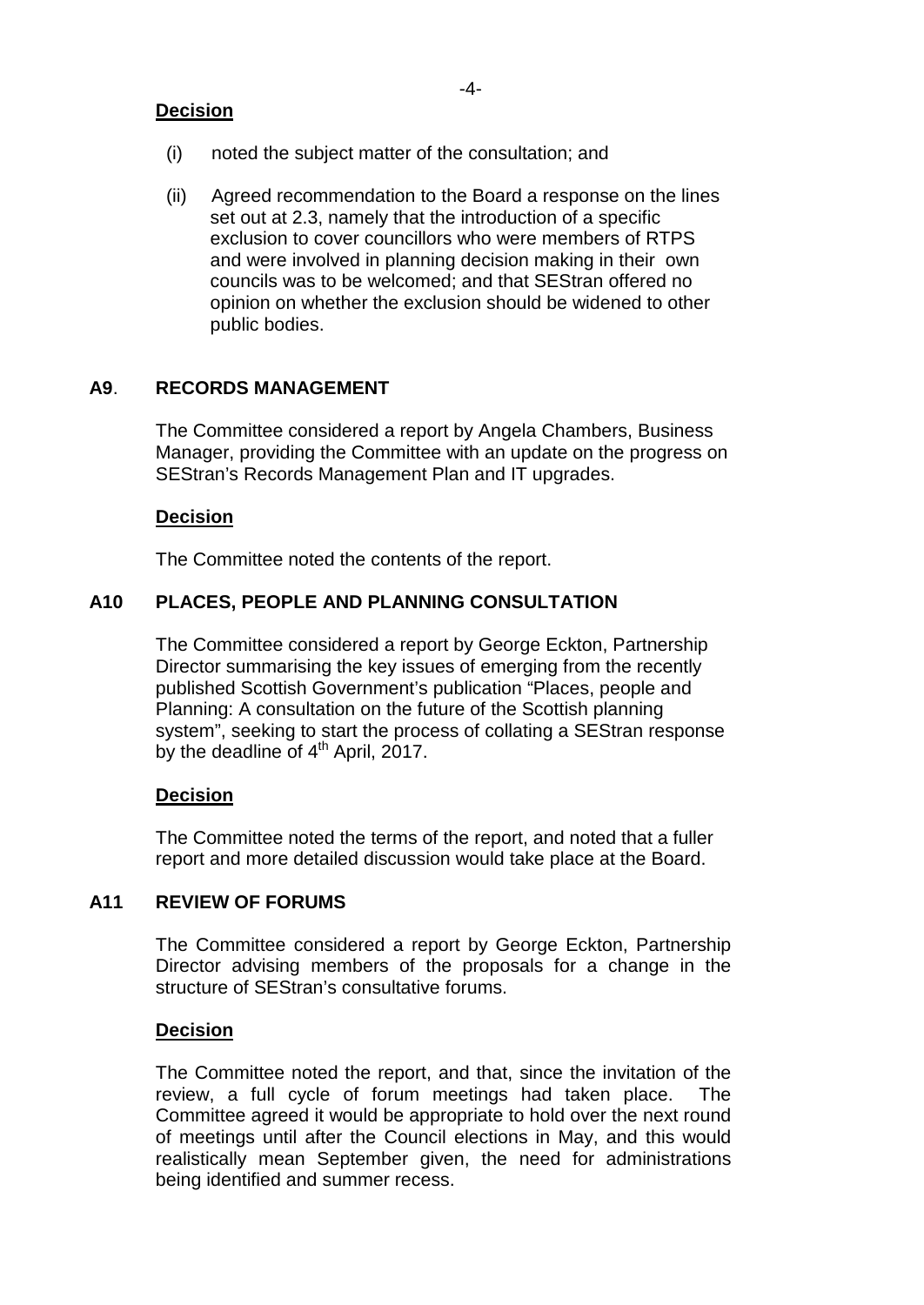## **A12 PROCUREMENT WYG/INEO**

The Committee considered a report by Jim Grieve, Head of Programmes advising members of the Passenger Information project to date, providing an update on discussions with SEStran's legal advisers, to the effect that a five year maintenance period on the INEO contract had formed a part of that contract, starting in April, 2014.

## **Decision**

The Committee:-

- Noted that on the basis that there was no practical alternative, in view of the short time left until the end of the financial year, the Partnership Director, in consultation with the Chair decided to instruct the necessary additional work;
- Noted that sufficient funding was available from the 2017/18 budget;
- Noted that it was ntended to go to the market for any work envisaged to be carried out in year 2017/18 and beyond; and
- Noted the update on dicussions with SEStran's legal advisers.

# **A13 PARTNERSHIP STAFFING UPDATE**

The Committee considered a report by George Eckton, Partnership Director, updating members on the organisational structure of staffing at SEStran.

In doing so, the Committee noted with reget that passing of Andrew Dougal, SEStran's former Communications Officer.

#### **Decision**

The Committee noted the update provided on HR and staffing matters recommending it to the Board for approval; and passed on their sympathies to Andrew Dougal's family.

# **A14 SESTRAN EQUALITY MAINSTREAMING REPORT & EQUALITY OUTCOMES 2017-2021**

The Committee considered a joint report by Emily Whitters, Business Support Officer and George Eckton, Partnership Director outlining the public body under the Equality Act 2010 and the Equaility Act 2012 (Scotland) to publish a biennial Equalities Mainstreaming Report and a new set of Equality Outcomes covering the period April, 2017 – 2021 to enable to perform the equality duty.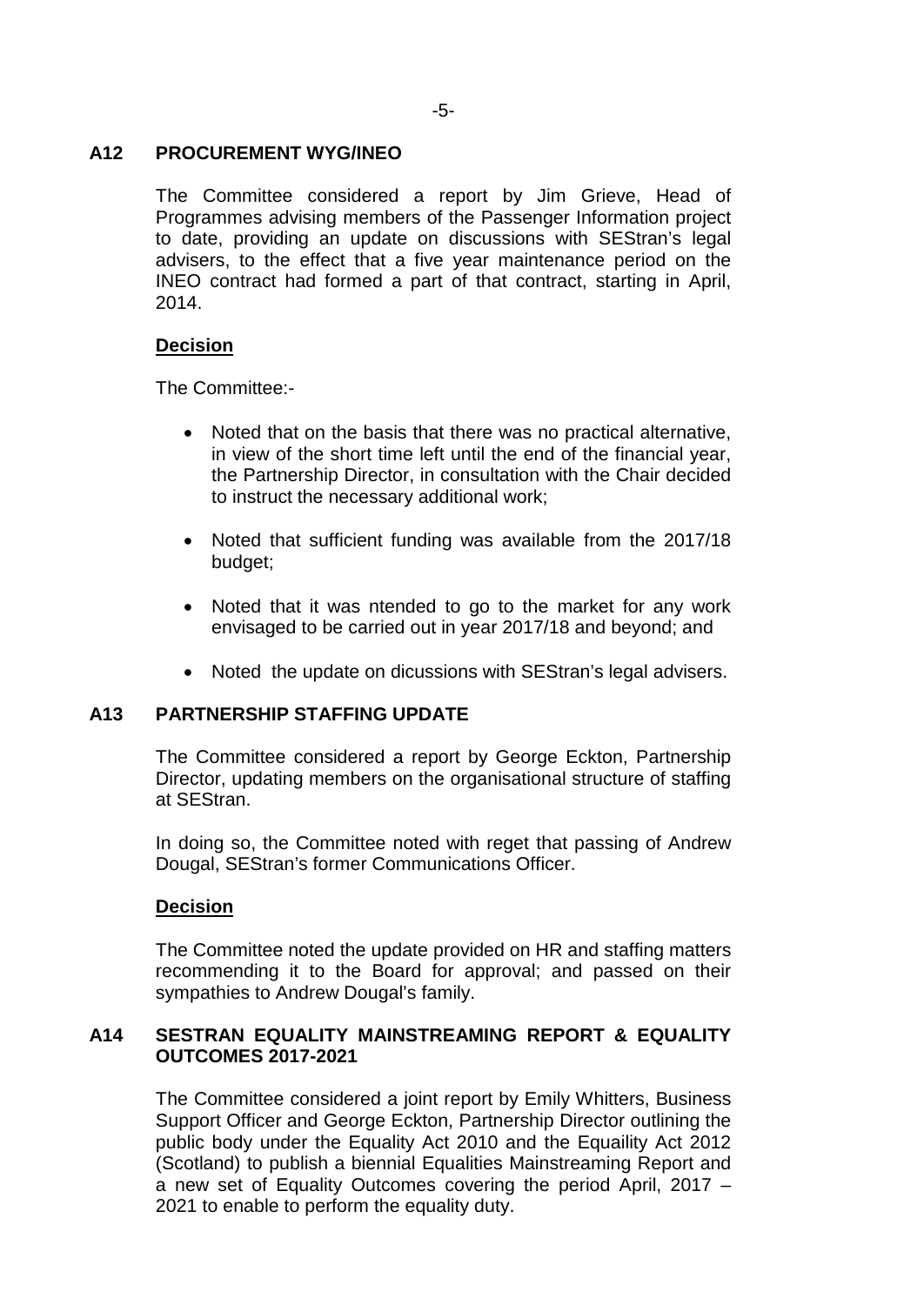The Committee:-

- (i) Noted and welcomed the draft Equality Mainstreaming Report and Equality Outcomes Report, commending officers, in particular Ms Whitters for their work on the Report;
- (ii) Recommended both reports for approval to the Partnership Board; and
- (iii) Agreed that, moving forward, the implication boxes that follow each report be amended from race, gender and disability implications to Equalities Implications to cover all protected characteristics as well as cover future implementation of a socio-economic duty

## **A15 SG CONSULTATION ON GENDER BALANCE ON PUBLIC BOARDS**

The Committee considered a joint report by George Eckton, Partnership Director and Emily Whitters, Business Support Officer outlining the draft of the Gender Representation on Public Boards (Scotland) Bill on the  $5<sup>th</sup>$  January, 2017. The consultation closes on the  $17<sup>th</sup>$  March, having been made as a key commitment in the Scottish Government's Programme for Government 2016/17.

## **Decision**

The Committee:

- (i) Noted on the consultation on the Draft Gender Representation on Public Roads (Scotland) Bill; and
- (ii) Recommended and supported SEStran in signing up to the 5050 by 2020 pledge.

#### **A16 BOARD DIVERSITY SUCCESSION PLAN**

The Committee considered a report by George Eckton, Partnerhsip Director, updating members on the progress with a final Board Diversity Succession plan for SEStran, required under the 2016 Scotland Regulations of the Equality Act.

#### **Decision/**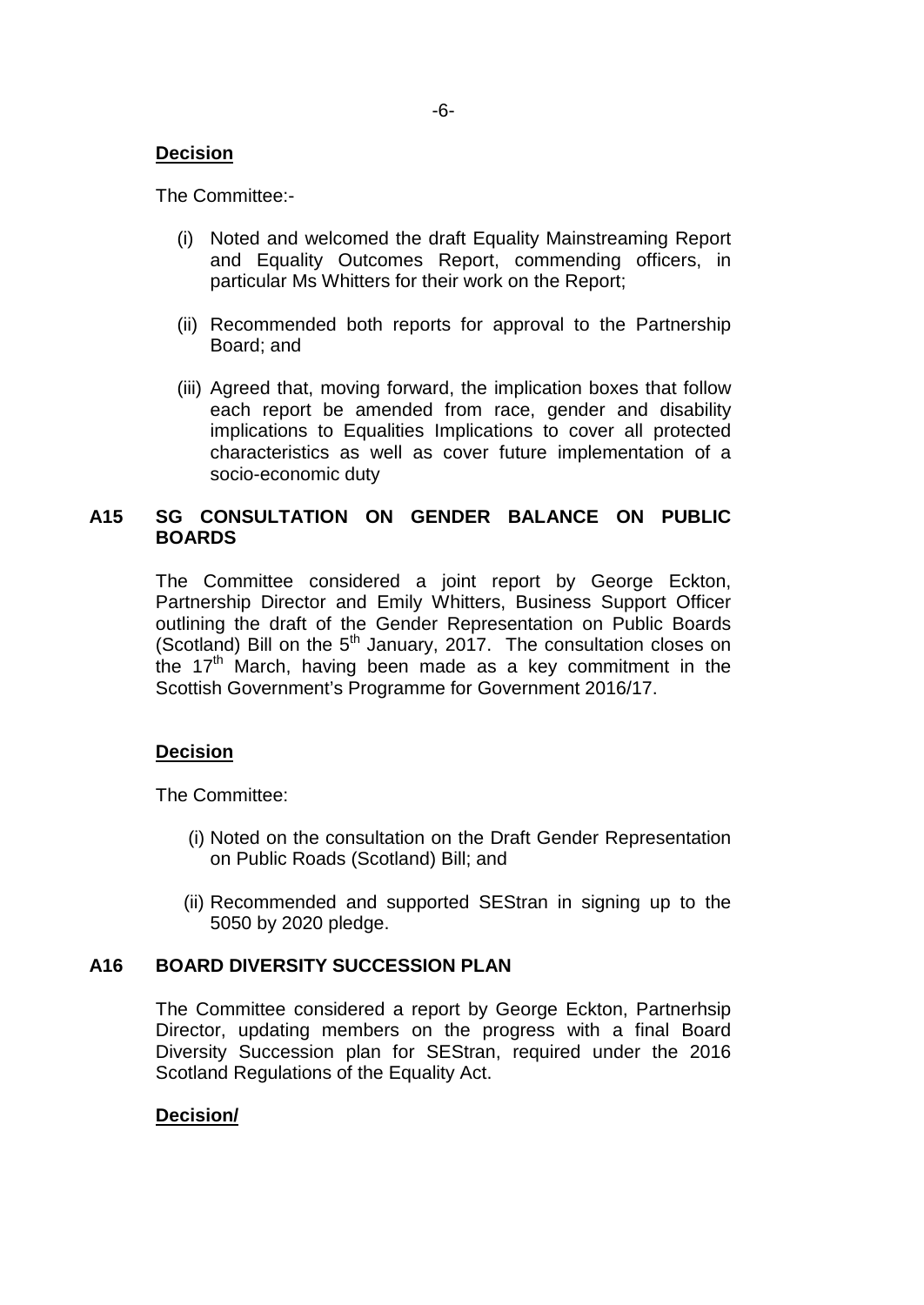The Committee:-

- Recommended the Board agree the Board Diversity Succession Plan agreed that SEStran should commit to a transparent, inclusive and outreaching process of appointment of new Non-Councillor Board members in 2018;
- Recommended the Board agree to SEStran setting up a transition from a Board Diversity Working Group, to set up a Succession Planning Committee which would meet annually; and
- Noted that the Scottish Government have still to survey members of Public Boards and noted the verbal update given at the meeting..

## **A17 NON-COUNCILLOR MEMBER BOARD VACANCY UPDATE**

The Committee considered a report by George Eckton, Partnership Director providing the Committee with an update on progess with the appointment to the current Non-Councillor members vacancy on SEStran's Board.

#### **Decision**

The Committee noted the update, and agreed to recommend to the Board that the current selection process be used to fill both vacancies.

## **A18 DRAFT BUSINESS PLAN 2017/18**

The Committee considered a report by Jim Grieve, Head of Programmes, outlining the changes to the format of the forthcoming year's Business Plan for SEStran.

#### **Decision**

The Committee noted the contents of the draft Business Plan 17/18 and agreed to recommend it to the Board.

### **A19 PROJECTS UPDATE/EU UPDATE**

The Committee considered a report from Jim Grieve, Head of Programmes outlining updates on the projects listed.

#### **Decision**